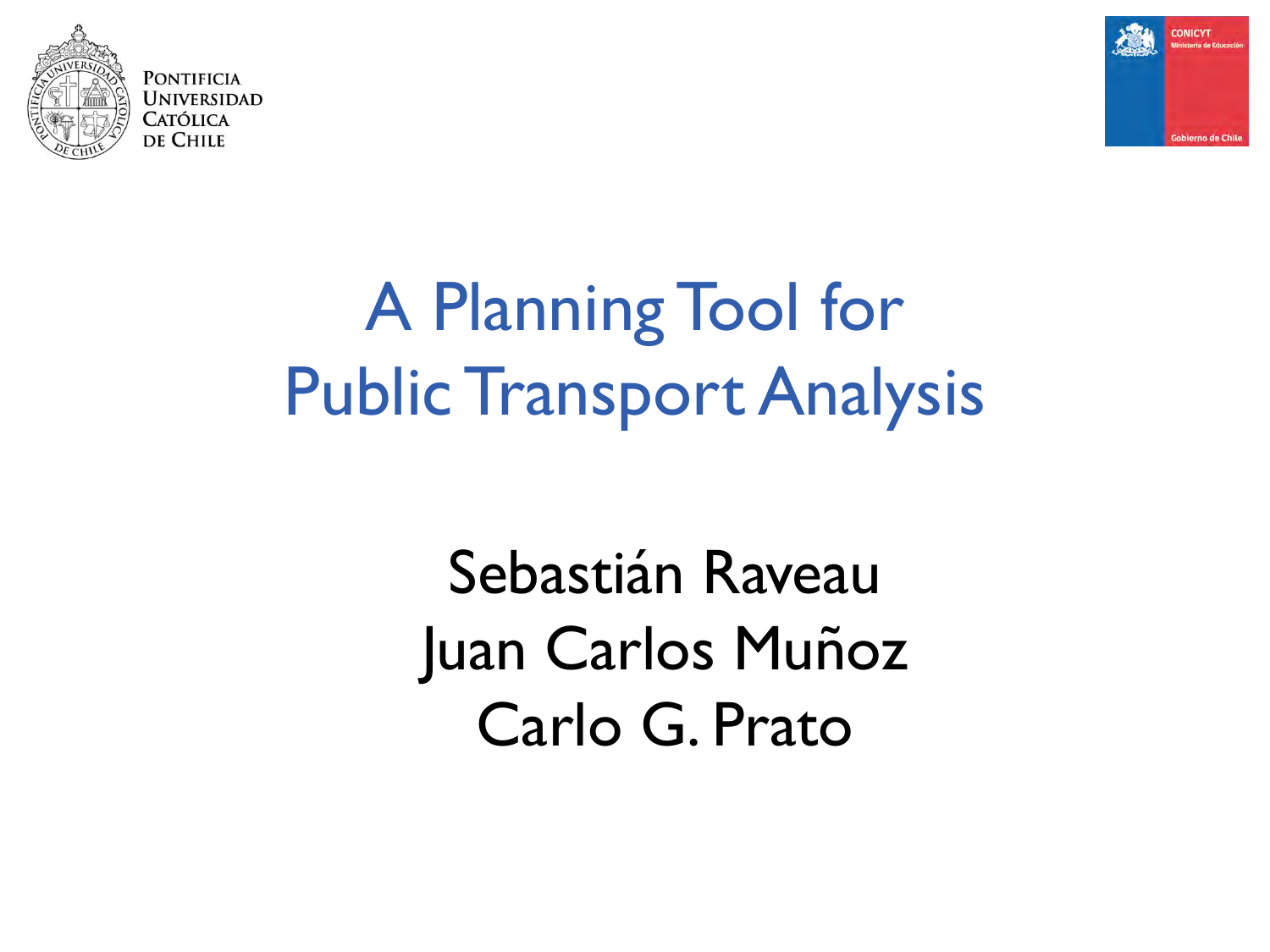Understanding travellers is essential in Transportation Planning and Design.

Identify and quantify the factors that affect the public transport users' behaviour.

Explore differences across modes, in multi-modal public transport networks.

Propose an integrated framework to model travel decisions on public transport networks.

Enhance transportation planning tools, with more detailed behavioural considerations.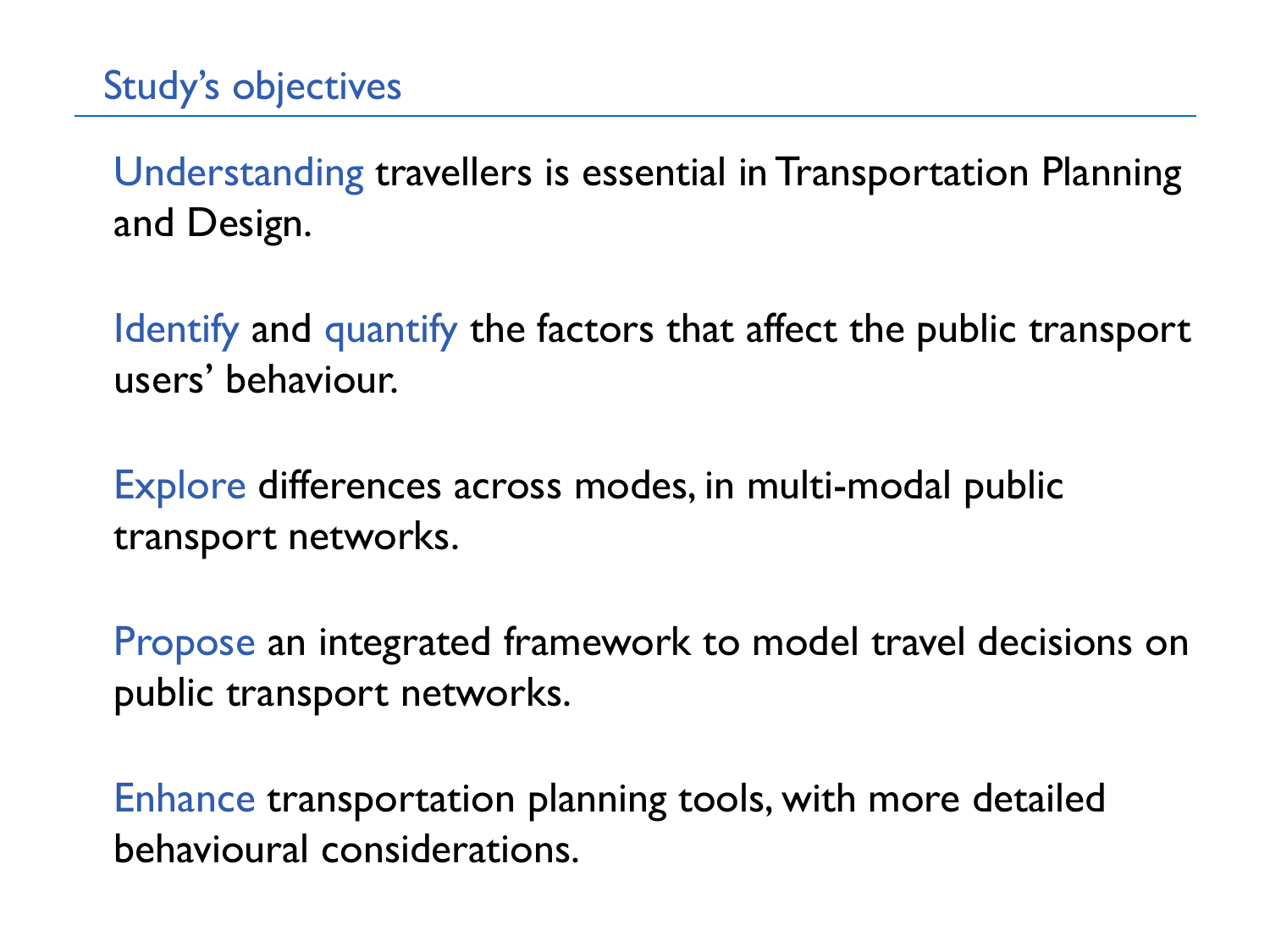### Behavioural Framework

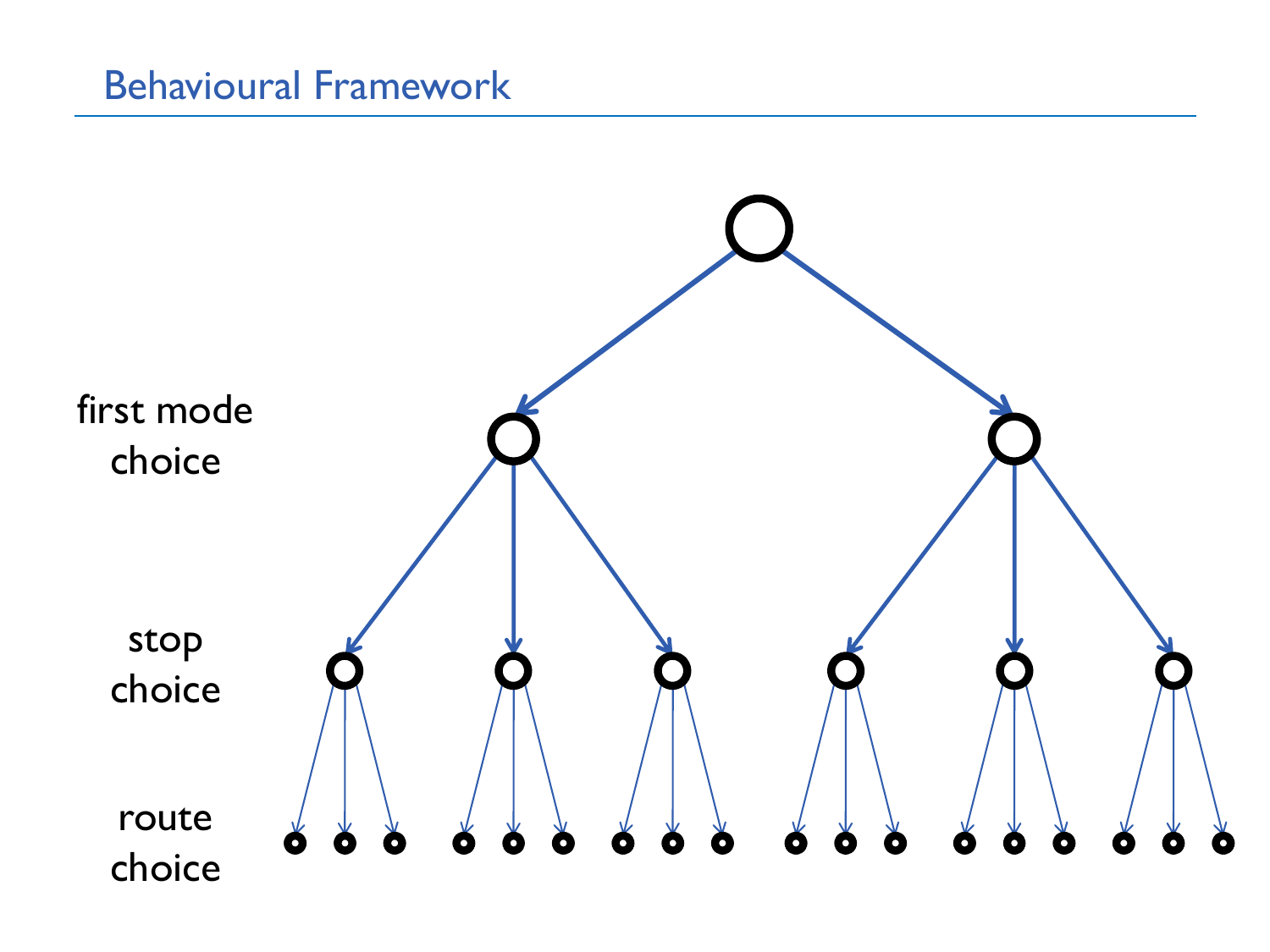# Stop choice



The bus stops are chosen based on the distance from the centroid and other environment variables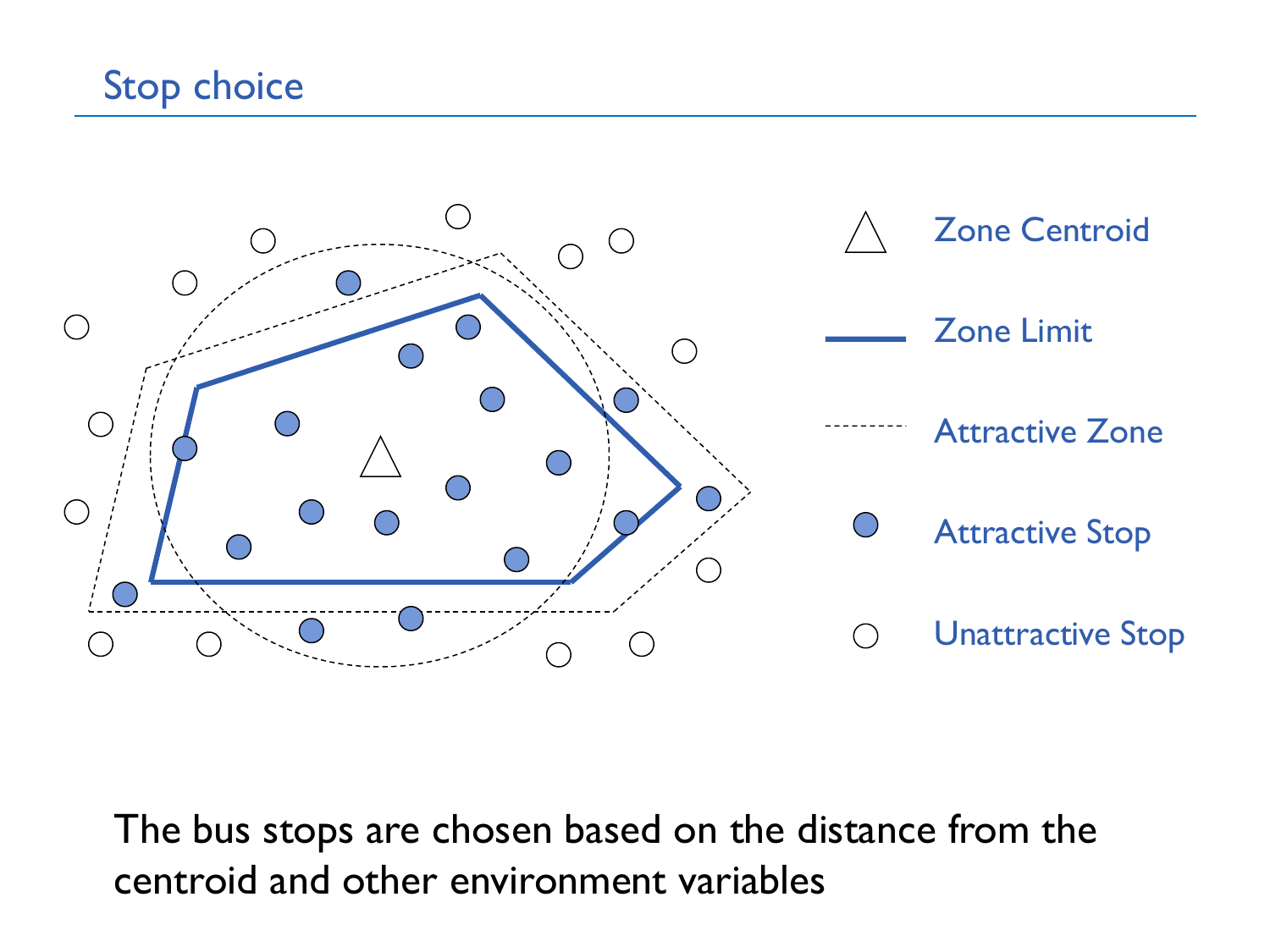Route choice strategies

Choosing a itinerary



Choosing an hyper-path  $\rightarrow$  considering common lines

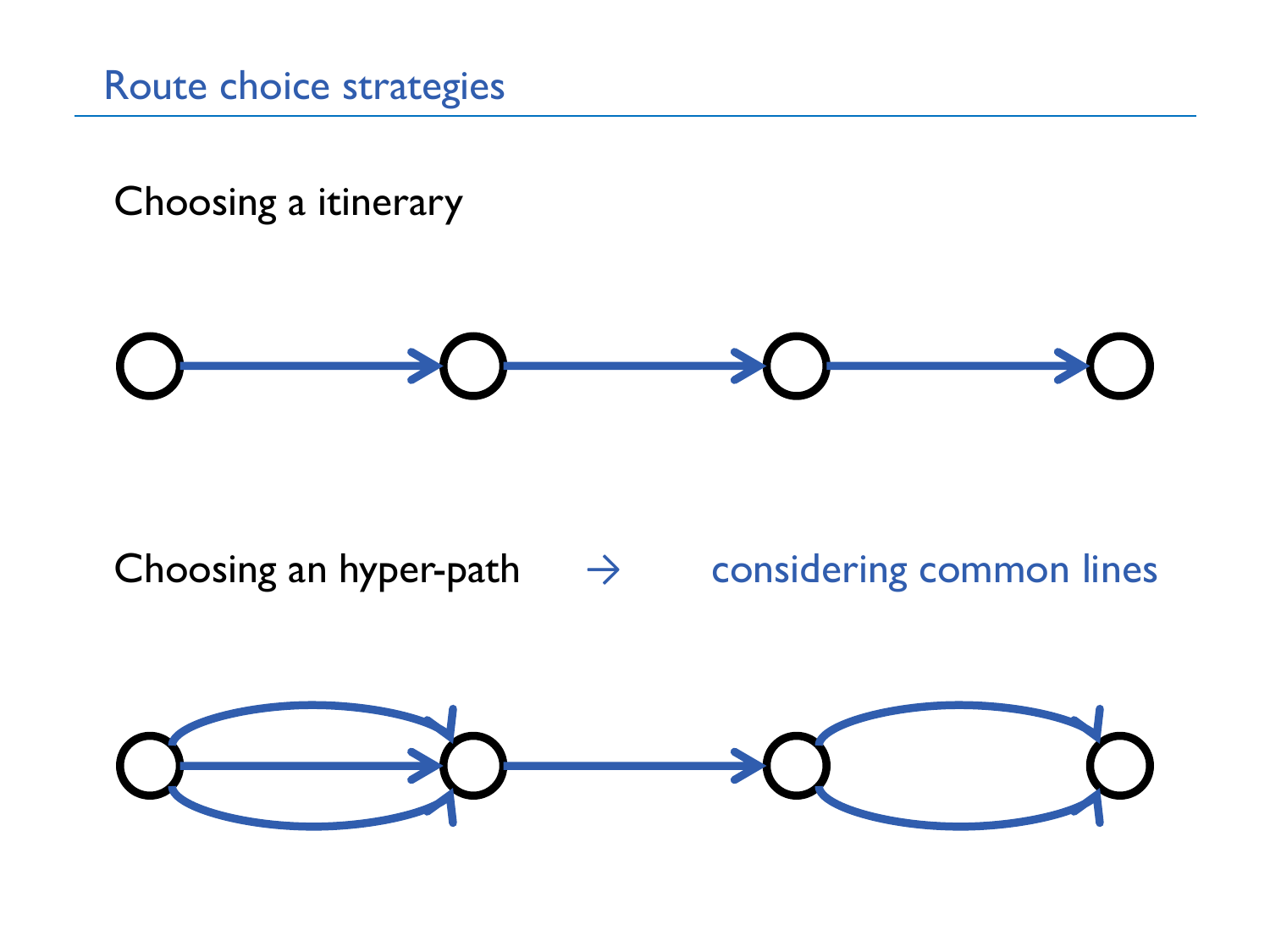Traditional mode/route choice models usually consider only tangible variables related to the level of service.

travel time fare number of transfers

These models are sometimes refined including socio-economic variables of the travellers.

**But there is so much more!**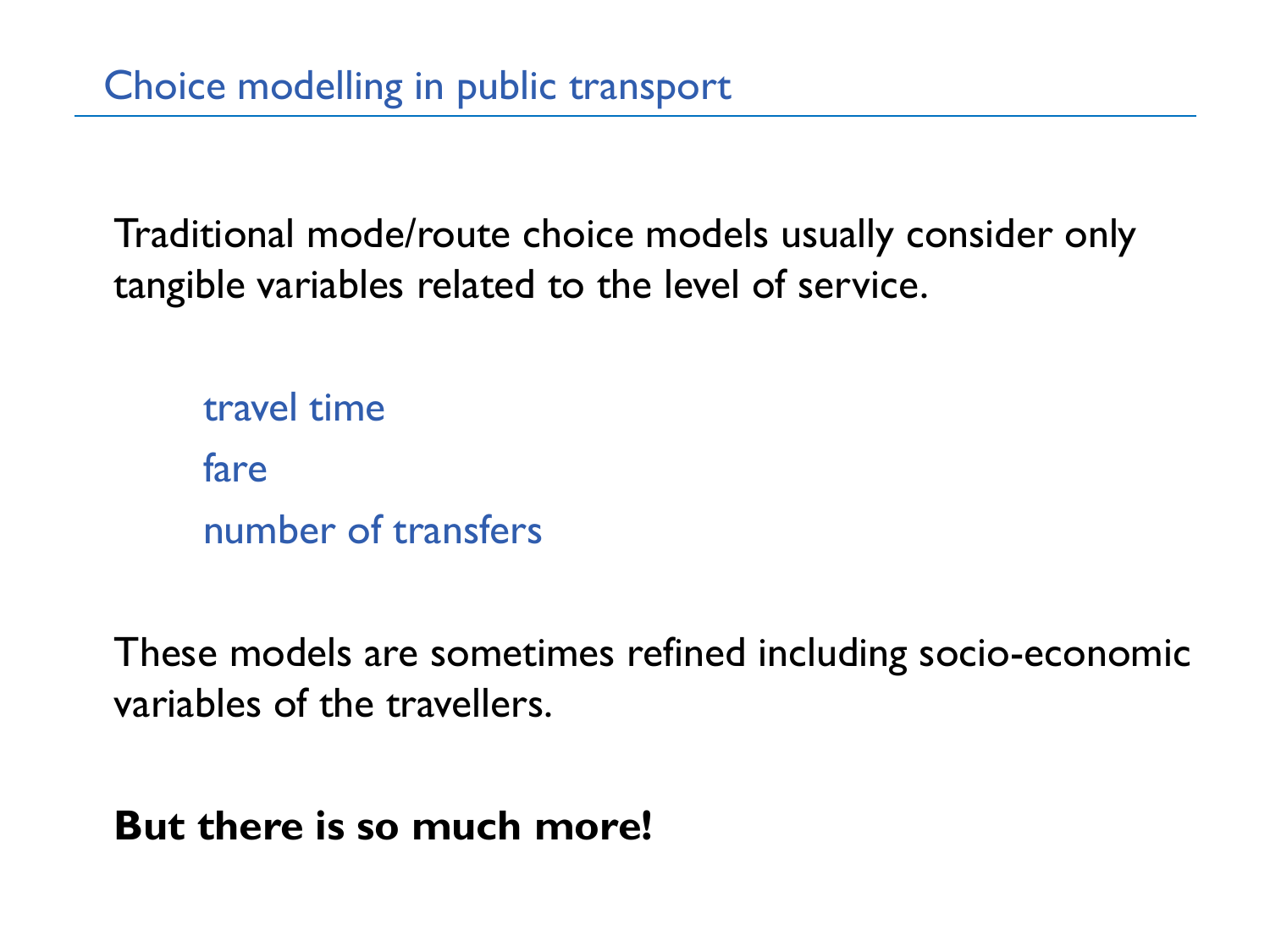Some people follow different criteria when deciding how to get from one point to another:

the fastest way

the cheapest way

avoid walking

avoid transferring

But most consider many factors at the same time, depending on their preferences and information!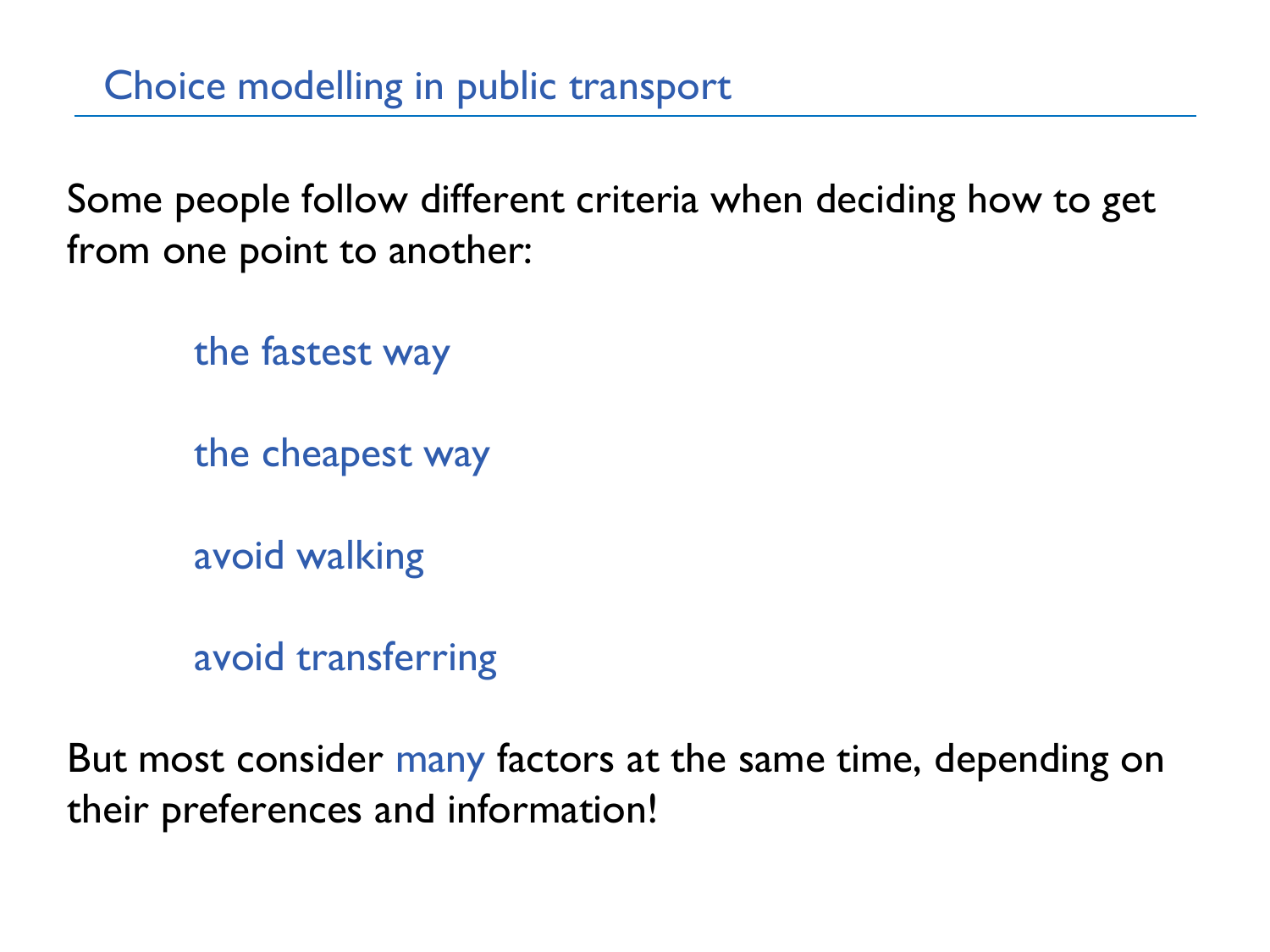# What do people take into account?

| Fare                             |                         |
|----------------------------------|-------------------------|
| In-vehicle time                  | travel time             |
| <b>Waiting time</b>              | components              |
| <b>Walking time</b>              |                         |
| Number and types of transfers    | transfer                |
| <b>Transfer stations layout</b>  | experience              |
| Transfer stations infrastructure |                         |
| Mean occupancy                   | comfort and<br>crowding |
| Possibility of not boarding      |                         |
| Possibility of getting a seat    |                         |
| Route distance                   | topological             |
| Number of stations               | variables               |
| Route topology                   |                         |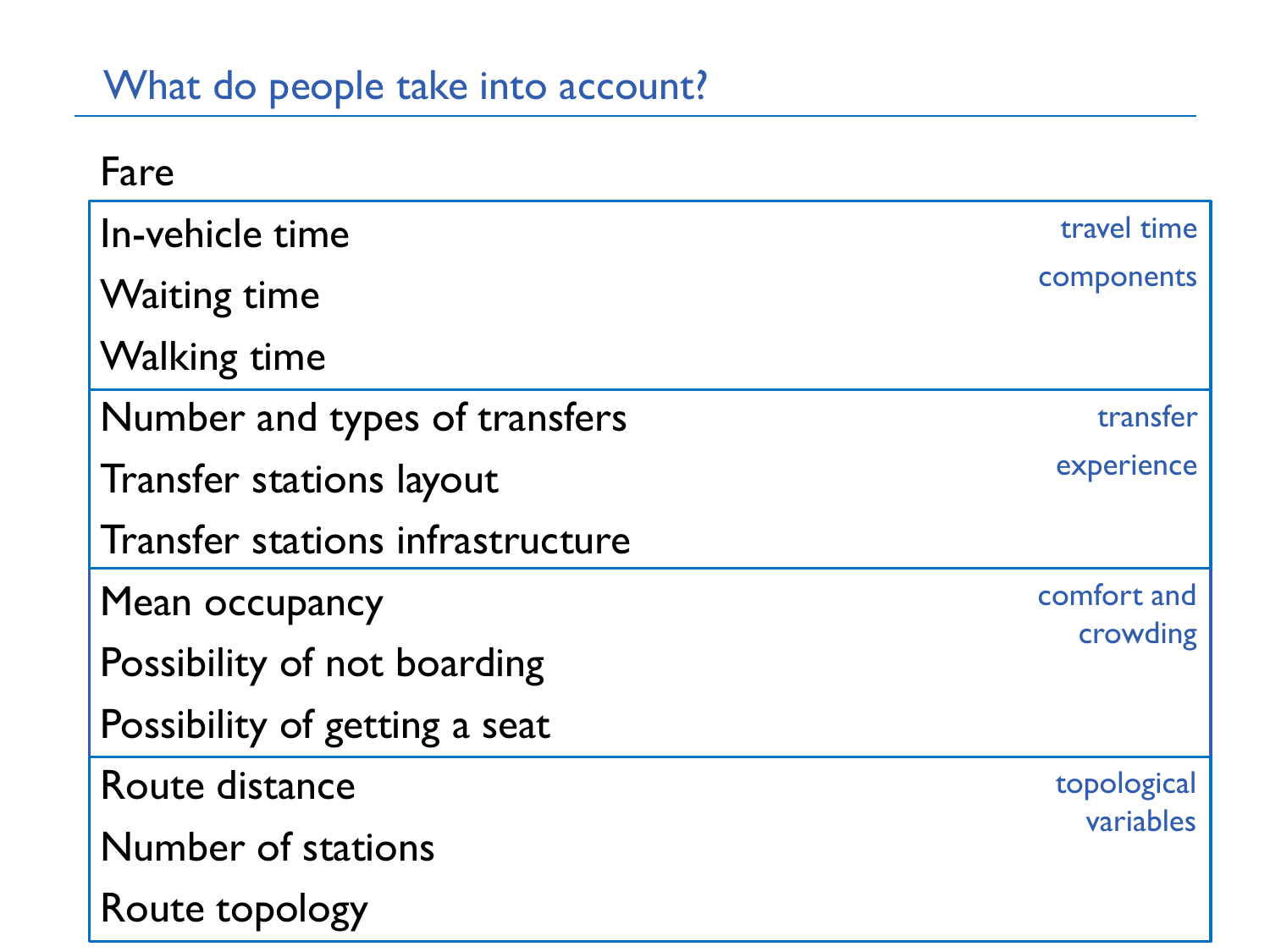## Application to Transantiago

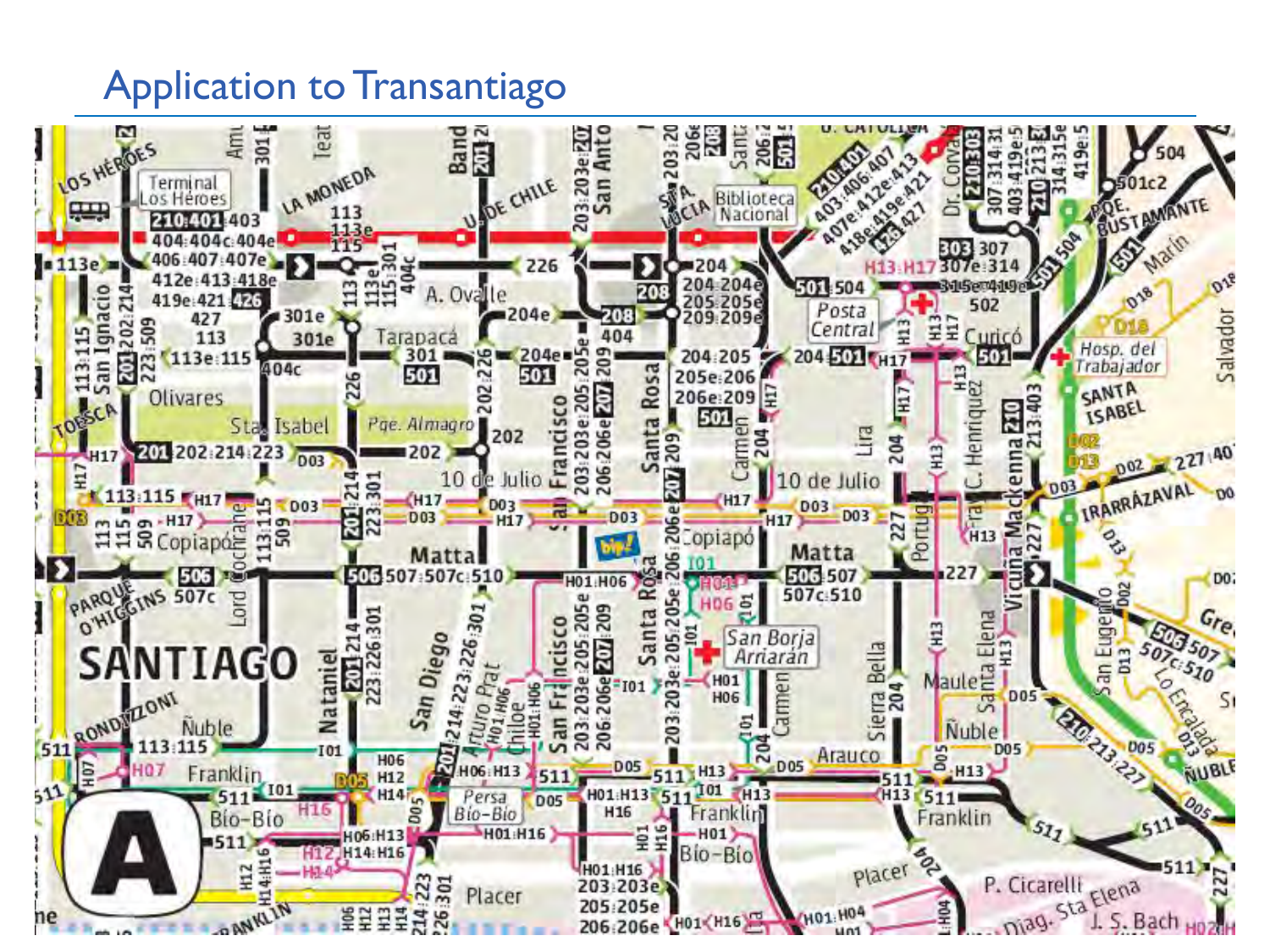| <b>Variable</b>           | <b>Consider</b><br><b>Common Lines</b> |
|---------------------------|----------------------------------------|
| In-vehicle time           | USD 1.07 per hour                      |
| <b>Waiting time</b>       | USD 2.06 per hour                      |
| Access walking time       | USD 3.27 per hour                      |
| Transfer walking time     | USD 2.16 per hour                      |
| Egress walking time       | USD 1.23 per hour                      |
| <b>Bus-bus transfer</b>   | USD 0.57 per transfer                  |
| <b>Bus-Metro transfer</b> | USD 0.33 per transfer                  |
| Metro-Metro transfer      | USD 0.14 per transfer                  |
| Occupancy                 | USD 0.12 per pax/ $m^2$                |
| <b>Travelling seated</b>  | USD 0.08 per leg                       |
| Not boarding              | USD 0.08 per vehicle                   |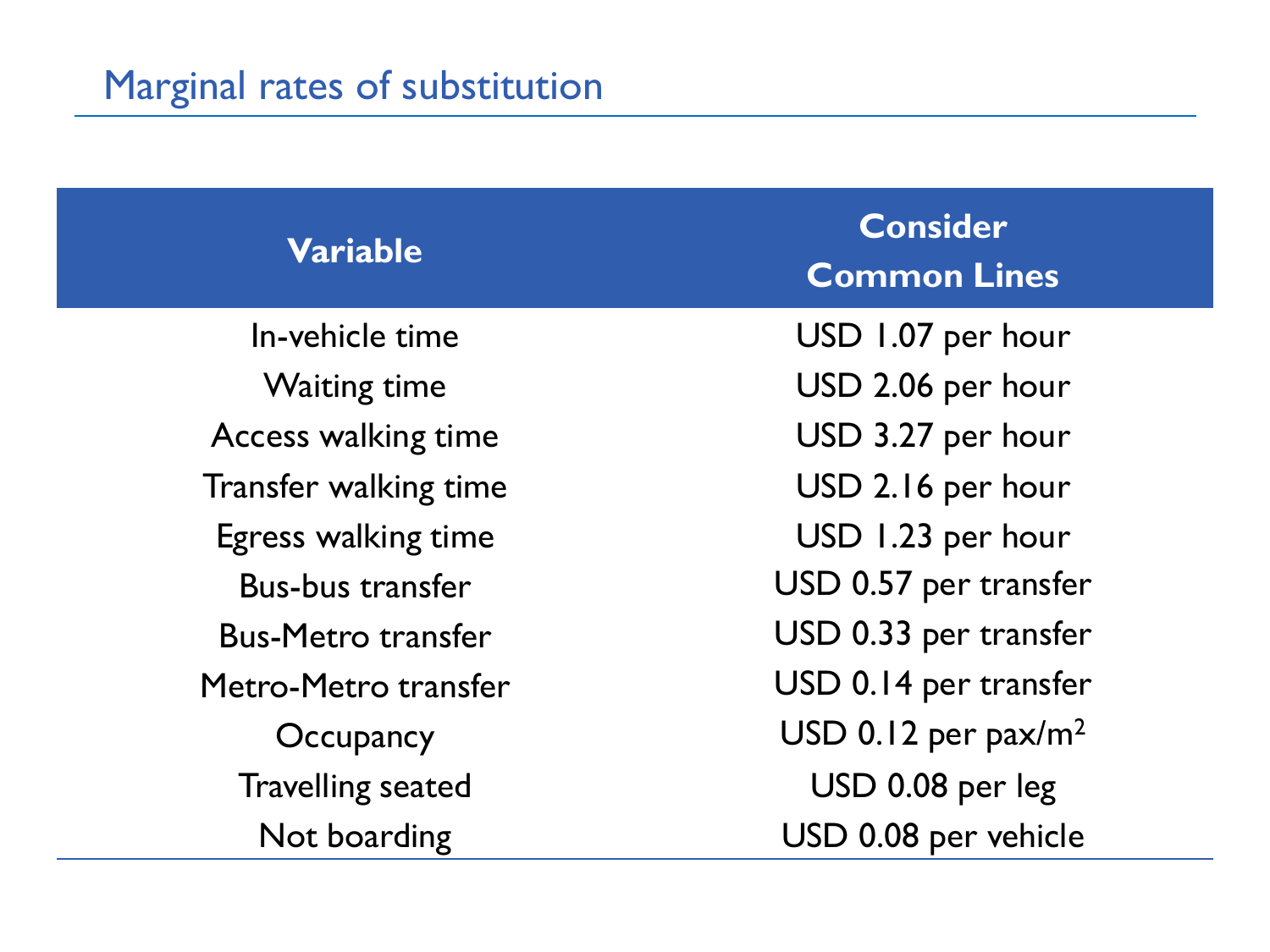# Application to a tactical/strategic planning tool

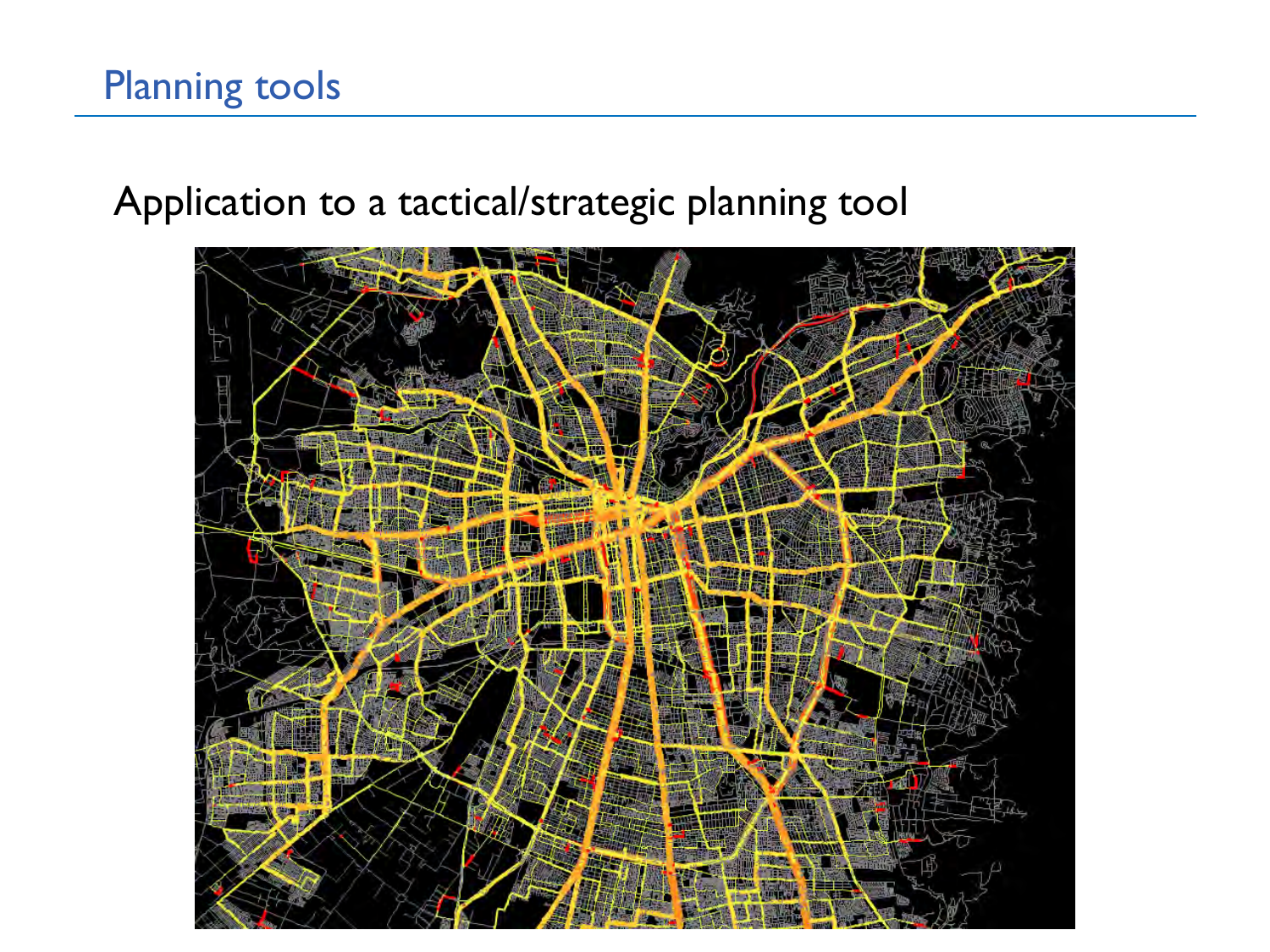

Metro Line I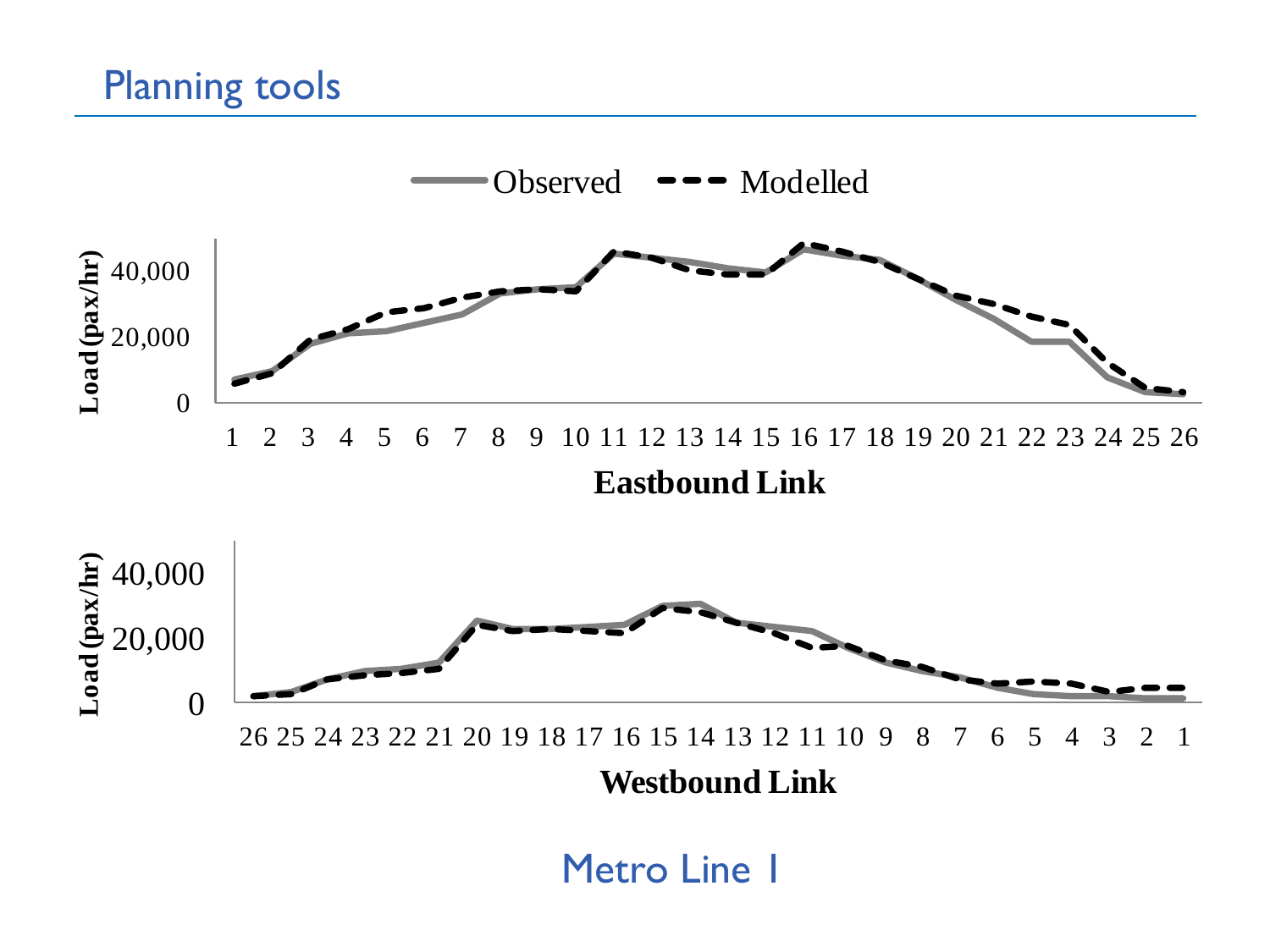#### Planning tools



#### Santa Rosa bus corridor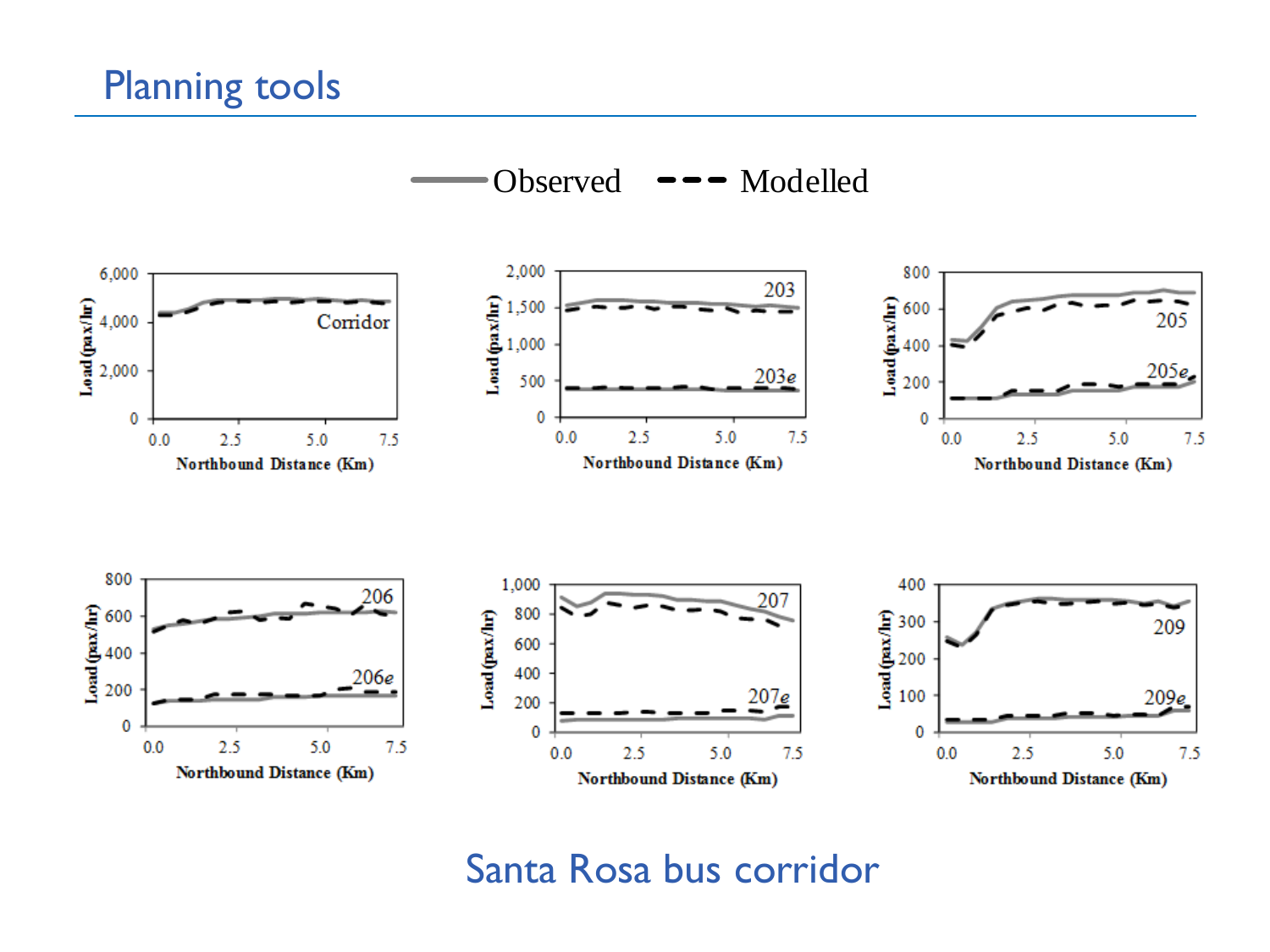# Planning tools

### Application to a trip planning tool